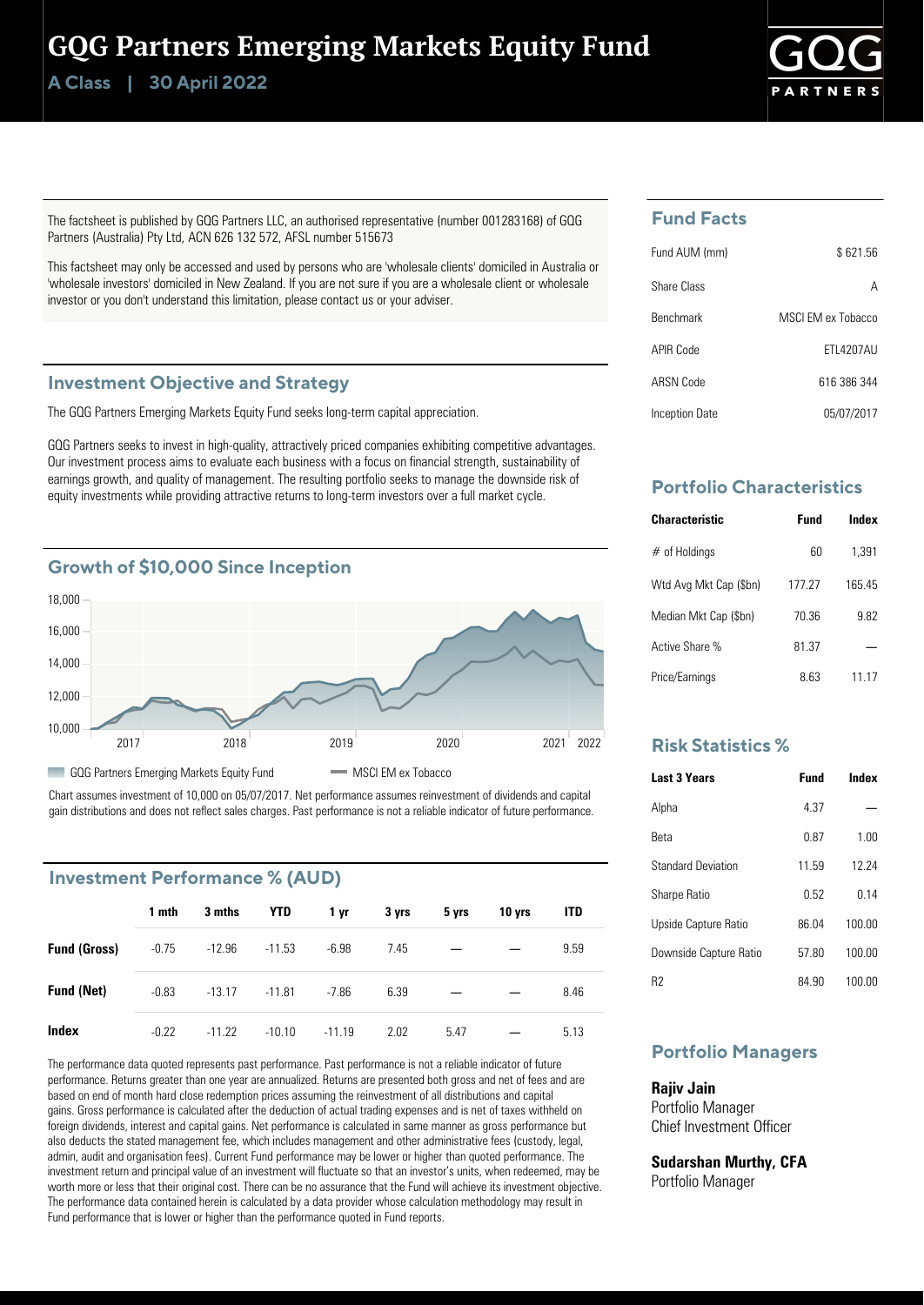**Class | A 30 April 2022**



#### **Top 10 Holdings** (% total portfolio)

| <b>Holding</b>                            | Fund |
|-------------------------------------------|------|
| Petroleo Brasileiro SA Petrobras          | 70   |
| Taiwan Semiconductor Manufacturing Co Ltd | 48   |
| Reliance Industries I td                  | 47   |
| Vale SA                                   | 38   |
| Heineken NV                               | 37   |
| Housing Development Finance Corp Ltd      | 37   |
| Exxon Mobil Corp                          | 3.5  |
| Infosys Ltd                               | 34   |
| <b>TotalEnergies SE</b>                   | 34   |
| China Merchants Bank Coltd                | 28   |
|                                           |      |
|                                           | 40 Y |

### **Sectors** (% portfolio equity)

| <b>Sector</b>                 | Fund | Index |
|-------------------------------|------|-------|
| <b>Communication Services</b> | 27   | 10.4  |
| Consumer Discretionary        | 0.7  | 12.8  |
| <b>Consumer Staples</b>       | 14.8 | 56    |
| Energy                        | 26.7 | 5.0   |
| Financials                    | 24 8 | 22 3  |
| Healthcare                    | 26   | 38    |
| Industrials                   |      | 5.5   |
| Information Technology        | 10.5 | 20.5  |
| <b>Materials</b>              | 14.0 | 92    |
| <b>Real Estate</b>            | 0.5  | 22    |
| Utilities                     | 2.6  | 28    |



### **Fund Sector Over Time** (% portfolio equity)



### **Enquiries**

Wholesale Clients domiciled in Australia and Wholesale Investors domiciled in New Zealand can direct all enquiries, including requests for a Product Disclosure Statement (PDS) and accompanying Reference Guide free of charge, to:

**Laird Abernethy,** Managing Director GQG Partners (Australia) Pty Ltd ACN 626 132 572 AFSL number 515673 Email: labernethy@gqgpartners.com Tel: +61 2 9238 8093

#### **Portfolio Holdings**

Portfolio holdings are subject to change without notice. Cash and cash equivalents represented 6.59% of the total portfolio.

Top ten holdings identified and described do not represent all securities purchased, sold, or recommended for inclusion in the Fund and no assumption should be made that such securities or future recommendations were or will be profitable in the future. Country allocations reflect the country of risk of the securities in the portfolio as assigned by Morningstar, though GQG's portfolios are constructed based upon GQG's assessment of each issuer's country of risk exposure, which may not be the same as Morningstar's country assignment.

#### **Fund Expense %**

| <b>Buy Spread</b>      | 0.30 |                                                       |
|------------------------|------|-------------------------------------------------------|
| <b>Sell Spread</b>     | 0.30 | *Inclusive of goods and<br>services tax (GST) and any |
| <b>Management Fee*</b> | በ 96 | reduced input tax credit                              |

### **Top 10 Countries** (% portfolio equity)